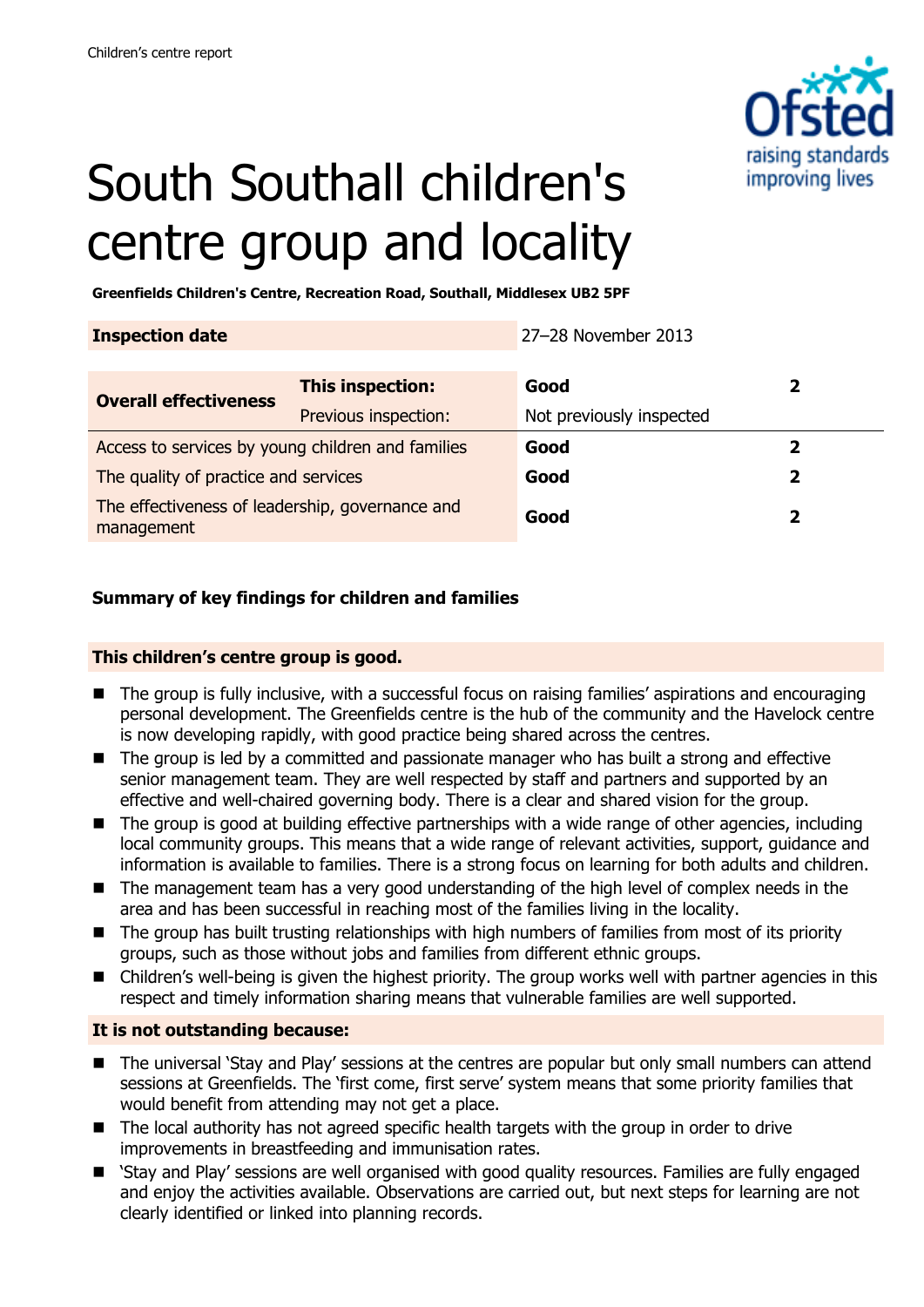#### **Information about this inspection**

The inspection of this children's centre group was carried out under Part 3A of the Childcare Act 2006 as amended by the Apprenticeships, Skills, Children and Learning Act 2009. The centres that form part of this children's centre group are Greenfields and Havelock.

This inspection was carried out by two of Her Majesty's Inspectors and one additional inspector.

The inspectors held meetings with the group manager and senior management team, the local authority children's centre strategic manager and strategic lead for children's centres and the chair of governors. They also spoke with parents, members of the advisory board, staff, workers and partners including community, housing, education, health, social care and early intervention professionals.

They observed the group's work and looked at a range of relevant documentation, including the group's self-evaluation, improvement plan, data, monitoring and evaluation records, case files, safeguarding procedures and planning.

The inspectors visited both centres.

#### **Inspection team**

| Penny Fisher         | Her Majesty's Inspector, Lead Inspector |
|----------------------|-----------------------------------------|
| Deavon Baker-Oxley   | Her Majesty's Inspector                 |
| <b>Anthony Mundy</b> | <b>Additional Inspector</b>             |
| Michael Ferguson     | Her Majesty's Inspector (shadow)        |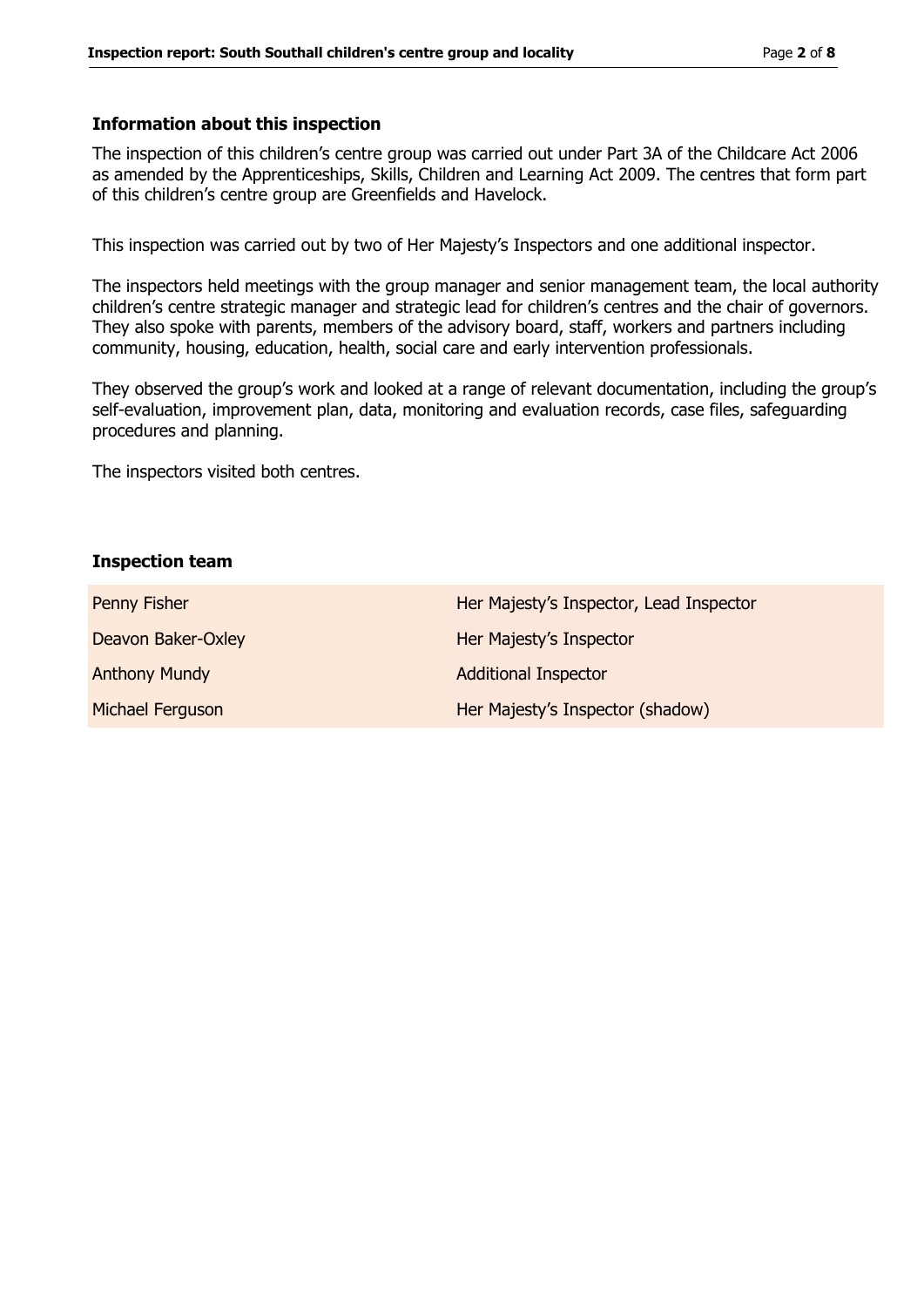#### **Full report**

#### **Information about the group**

In December 2012, Ealing realigned its children's centres into eight locality areas. Greenfields and Havelock Children's Centres, designated in 2005 and 2007 respectively, formed a group within the South Southall locality of Ealing.

Although Ealing is considered a relatively prosperous borough, South Southall sits within the top 20% most deprived wards nationally and has high levels of income deprivation affecting children, unemployment and housing issues such as overcrowding. The use of illegal occupied outhouses is a growing problem in the area. In the most deprived areas, children are starting school at levels below those expected for their age.

The locality is home to a richly diverse community and many languages are spoken. The majority (62%) of of residents are of Asian and Asian British heritage which is above the Ealing average. The locality is characterised by a combination of large areas of industrial use, parks and open spaces and high density housing. The locality is bounded by a major railway line, main arterial roads and the Grand Union Canal.

The centre identifies teenage mothers and pregnant teenagers; lone parents; children in workless households; children with disabilities; Somali and Eastern European families; and children involved with children's social care services as its priority groups.

Greenfields Children's Centre shares a site with a nursery school and childcare provision both also known as Greenfields Children's Centre (URN 101862 and EY280837). These provisions are subject to separate inspections. The Havelock Children's Centre is linked to Waterside Pre-school (URN 152931), which is also the subject of a separate inspection. Inspection reports can be found at Ofsted's website www.ofsted.gov.uk.

The group fulfils its core purpose by offering a range of activities and services on a full-time basis, working with a range of partner agencies. The group is serving approximately 1,915 children under the age of five years. The group is managed by Greenfields Children's Centre (nursery school) on behalf of the local authority and is governed by the nursery school governing body. A joint advisory board is in place.

#### **What does the group need to do to improve further?**

- The local authority and children's centre group should consider ways to ensure that priority families have access to universal 'Stay and Play' sessions at the Greenfields centre.
- The local authority should, in partnership with the children's centre group, agree precise and measurable targets to improve health outcomes in the locality, specifically breastfeeding and immunisation rates.
- The group should ensure that observations clearly outline children's next steps in their learning and that these are used to inform planning.

#### **Inspection judgements**

#### **Access to services by young children and families Good**

- The group is reaching the very large majority of the families in the locality. The overall volume of children and adults using the centres is increasing and there has been a significant growth in the number of families accessing services at the Havelock centre since the transition to the group.
- The centre is reaching the very large majority of users from priority ethnic groups. The group has established trusting relationships and effective links with many community groups, including members of the Somali, Polish and Traveller communities, which has led to good numbers of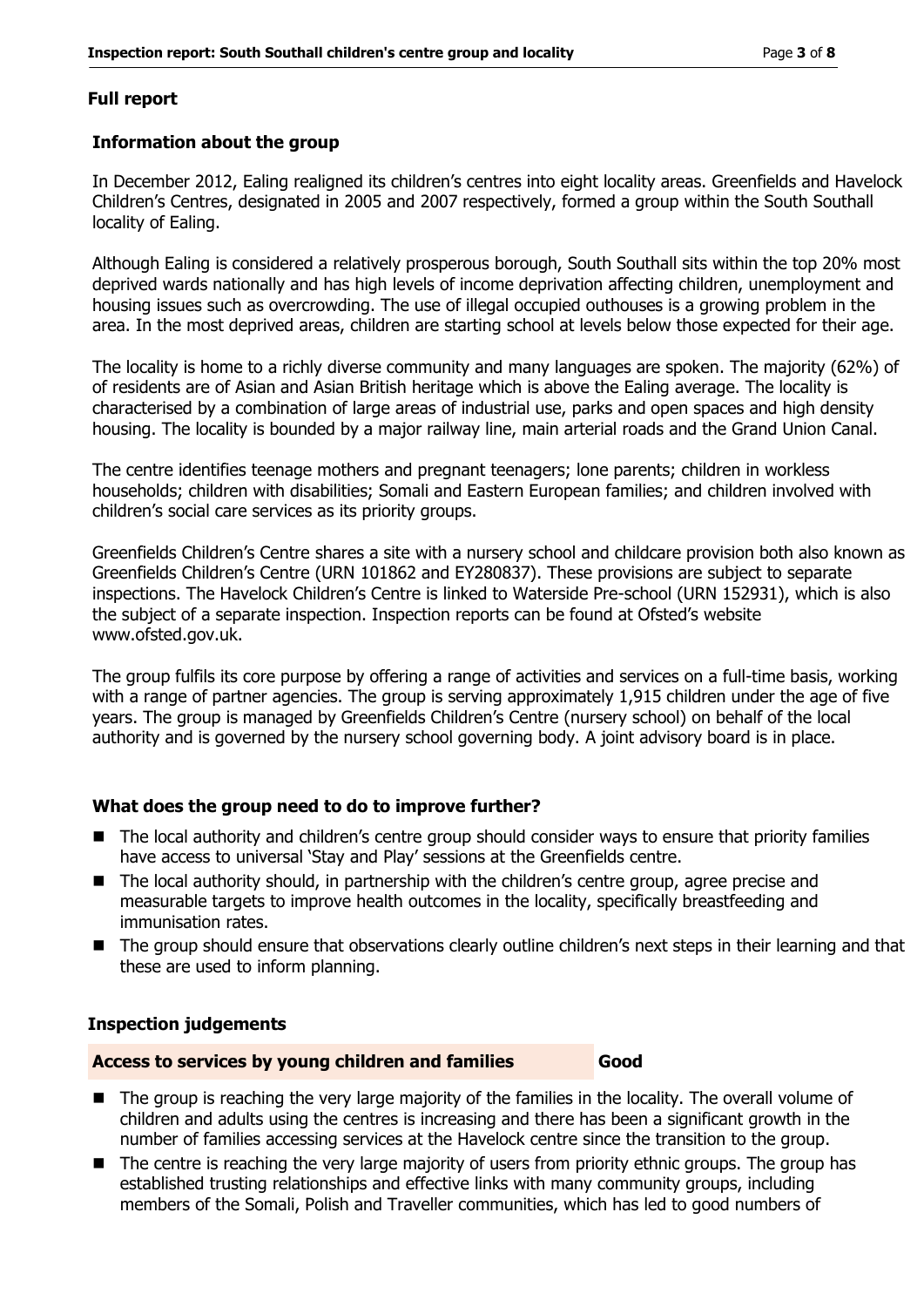families from these groups attending the centres.

- The group has identified priority families appropriately based on data from the local authority and the staff's local knowledge of the locality. It is reaching increasing numbers of lone parents and fathers and adapts services based on parents' views, for example the introduction of one-to-one support for teenage parents. The attendance of families is carefully recorded and the nonattendance of priority families is followed up appropriately.
- The range of services is good, well balanced and well matched to the high levels of need in the community. The group is highly proactive in making bids to fund further developments. Many services, such as legal advice on immigration issues, benefit and employment advice and functional skills training, are delivered by partners who highly value the support they receive from the group.
- Universal services such as 'Stay and Play' and child health clinics are popular and well attended. However, only small numbers of families can attend Greenfields 'Stay and Play' due to space and staff capacity. This means that those that would benefit from this service the most cannot always attend. Provision at the Havelock centre is accessible, but some families are reluctant to travel the short distance to attend.
- Local authority data show that all three- and four-year-olds in the locality take up their entitlement to nursery places. The local authority has placed 40 funded two-year-olds in the provision linked to the Greenfields centre and partnership working to increase the sufficiency of good quality provision in the locality is ongoing. Those families that have already taken up places praise the high level of support they receive from the group.

#### **The quality and impact of practice and services Good**

- There are good opportunities for adults to take part in family and adult learning. Many families wish to learn English, as an additional language, and the group has worked well in partnership with a range of providers to extend these opportunities both within the centres and in the local community. Attendance and success rates are good and progression is tracked effectively.
- Jobcentre Plus services are delivered sensitively to meet the needs of the local community and encourage employability skills, for example providing support with written applications. Well-attended weekly drop-in sessions also provide advice on benefits. This has led to improved financial stability for some families.
- Family support work, including joint work with children's social care teams, is effective. However, the good quality of the work is not always fully reflected in case recording. Cases show positive outcomes for families, such as improvements in parental mental health and the prevention of family breakdown. Concerns for children's safety and well-being are identified and acted upon swiftly.
- The group is working well with early years settings, such as Waterside Pre-school, and local primary schools to enhance the quality of provision and aid transition and reduce inequalities. The 2013 Early Years Foundation Stage achievements in the locality are in line with those found nationally. Observations and assessments are carried out for those that regularly attend 'Stay and Play' sessions, but these are not clearly identifying children's next steps in their learning in order to inform 'next step' planning.
- Tracking shows the group is effectively narrowing the gap for the most vulnerable children in the locality. The proportion of children living in the most disadvantaged areas within the locality that achieved a good level of development in 2013 was above the national average, and the achievement gap shows a narrowing trend. There is good identification, support and provision for children with disabilities and special educational needs.
- **Parents have access to a sufficient range of parenting programmes across the locality. Both centres** offer a rolling programme of targeted 'family links' parenting courses. Retention rates on these courses are good and parents are overwhelmingly positive regarding these programmes and the impact they have had on improving family life and well-being.
- The group delivers a wide range of good quality family health information, advice and quidance to families through both universal and targeted service provision, covering subjects such as oral health,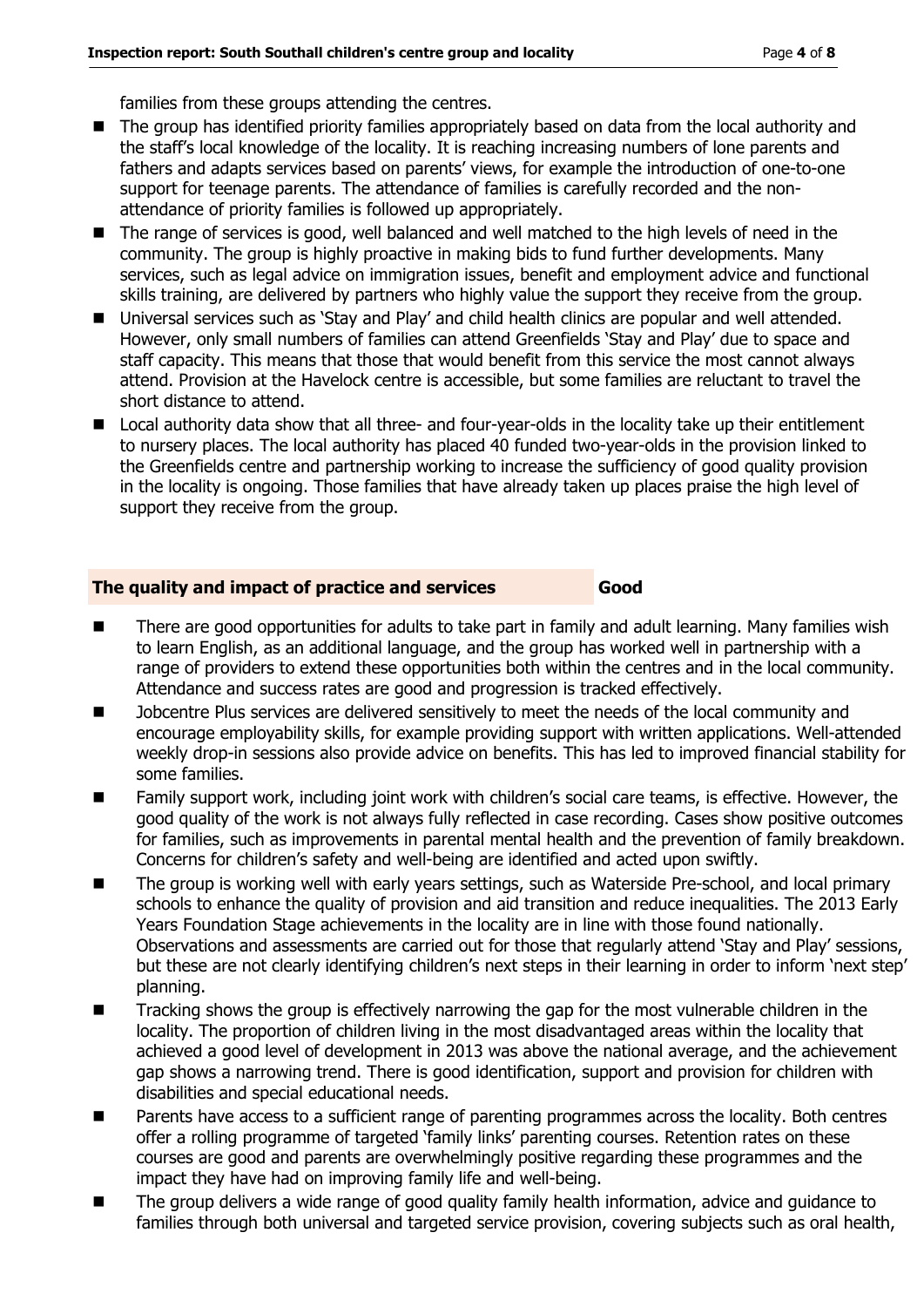healthy cooking and healthy weight. The latest data show a reduction in the child obesity rate in the locality, which is now in line with the Ealing average. However, there is more partnership work to do, both strategically and operationally, to improve breastfeeding and immunisation rates in the locality.

#### **The effectiveness of leadership, governance and management**

**Good**

- The group manager is a dedicated and passionate leader, who has established a senior management team that shares her drive to raise aspiration in the locality and improve outcomes for families. The group has a good knowledge and understanding of the complex needs of the locality and provides an appropriate balance of activities to match needs. Importantly, the group is collaborating with Southall Community Alliance in a Southall-wide research project to locate 'invisible' families and develop an action plan of support.
- The safeguarding of children and vulnerable adults is given the highest priority. Policies and procedures are sound, understood and implemented across the group. A named social worker is attached to the group. Close liaison with the group is valued by children's social care in cases where there is a higher level of need, such as those with child in need and child protection plans. Family support work and the use of the Common Assessment Framework procedures are delivered through a range of Ealing early intervention services. The group works well with staff from these agencies and takes the lead professional role when appropriate.
- The annual satisfaction survey shows that almost all parents feel very well treated and very safe at the centres. Parents feel respected and valued and told inspectors of their increased personal wellbeing. One described the centre as 'a lifesaver' and another said 'the centre has been the biggest help'. The centres provide a highly inclusive environment, which promotes community cohesion successfully.
- Partnership work is well established with a wide range of agencies and providers including the Traveller education service, the Coram legal advice service and the Paiwand advisory and advocacy service. The quality of services, including those delivered by partners, is monitored and evaluated effectively.
- The governing body provides strong and effective challenge and support to the group and approves the group's priorities and improvement plan. The strong chair of governors has good oversight and understanding of the performance of the group. Detailed consideration is given to the group's budget, which ensures good use of resources.
- The advisory boards for the two centres have merged and there is good representation from a range of partners and parents. Information sharing between the advisory board and the governing body is effective. Parents have good opportunities to give their views and are consulted regularly, for example regarding the management of the Havelock centre and the design and delivery of services for teenage parents.
- The local authority, governing body and senior management team have worked closely together during the transition to a children's centre group. The quality of local authority data available to help the group to understand the needs of the area and their priority groups continues to improve and protocols with health and children's social care have been agreed. The local authority has set generally challenging targets for the group, but these do not currently cover some health outcomes which need improvement.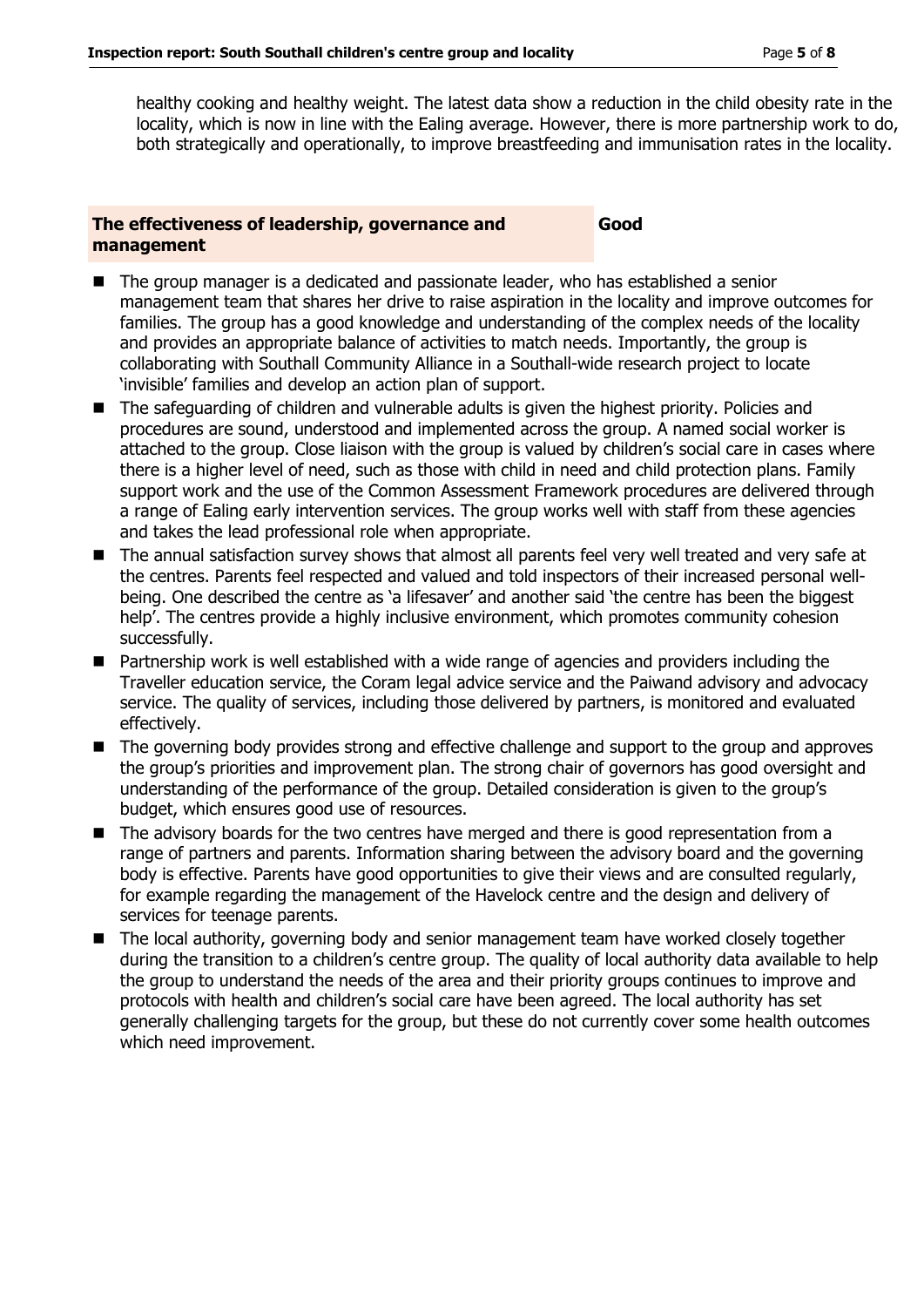# **What inspection judgements mean**

| Grade   | <b>Judgement</b>               | <b>Description</b>                                                                                                                                                                                   |
|---------|--------------------------------|------------------------------------------------------------------------------------------------------------------------------------------------------------------------------------------------------|
| Grade 1 | Outstanding                    | Practice consistently reflects the highest aspirations for children and<br>their families and as a result inequalities are reducing rapidly and gaps<br>are closing.                                 |
| Grade 2 | Good                           | Practice enables most children and their families to access good quality<br>services that improve children's wellbeing and achieve the stated<br>outcomes for families.                              |
| Grade 3 | <b>Requires</b><br>improvement | Performance is not as good as it might reasonably be expected to be in<br>one or more key areas.                                                                                                     |
| Grade 4 | Inadequate                     | The needs of children and families in its area are not being met and/or<br>the leaders and managers are not providing sufficient challenge to bring<br>about improvement to the quality of services. |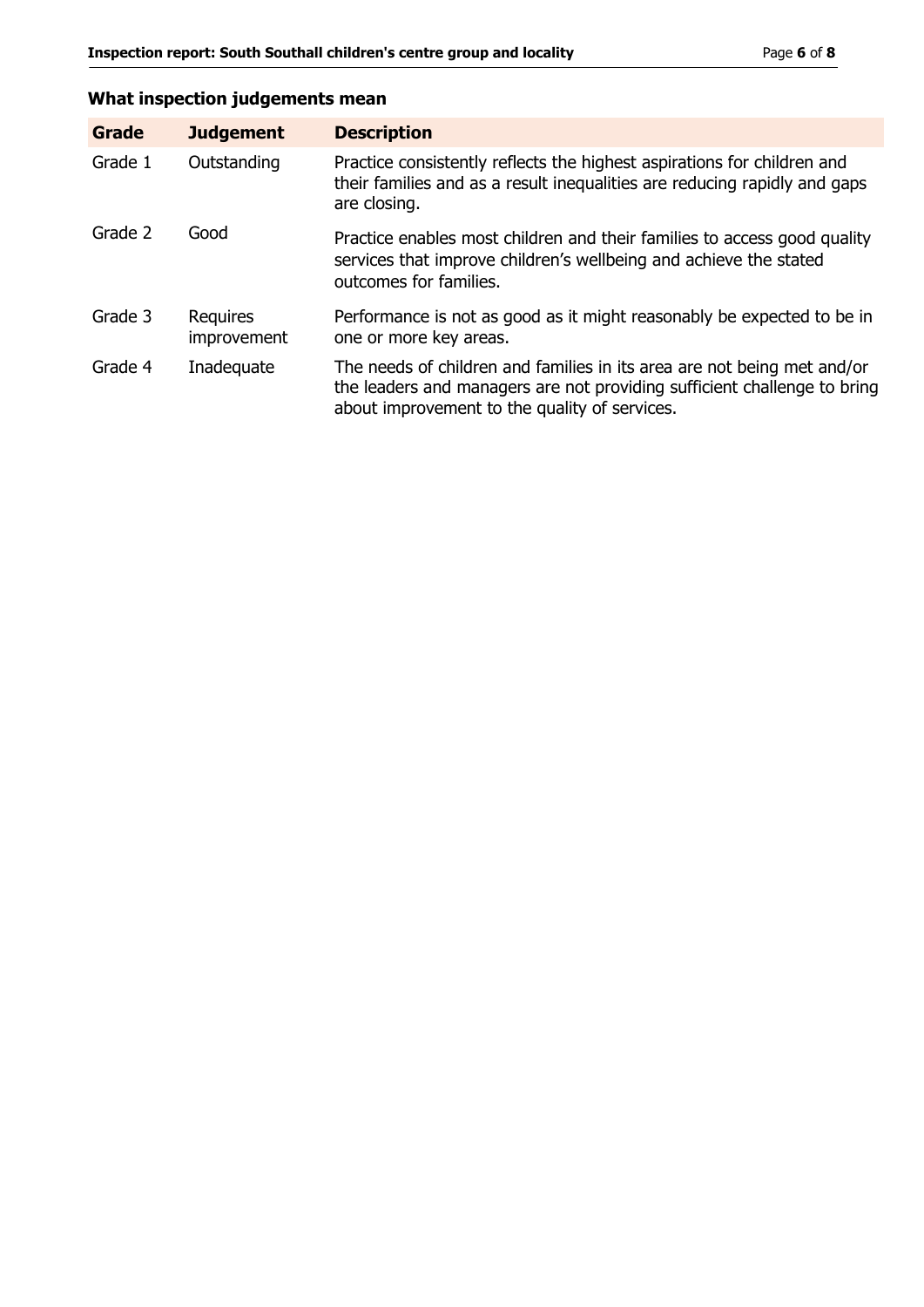### **Group details**

| Unique reference number                                                     | 80148                                                             |
|-----------------------------------------------------------------------------|-------------------------------------------------------------------|
| <b>Local authority</b>                                                      | The London Borough of Ealing                                      |
| <b>Inspection number</b>                                                    | 146641                                                            |
| <b>Managed by</b>                                                           | Greenfields Children's Centre on behalf of the local<br>authority |
|                                                                             |                                                                   |
| <b>Approximate number of children under 1,915</b><br>five in the reach area |                                                                   |
| <b>Centre leader</b>                                                        | June McHugh                                                       |
| Date of previous inspection                                                 | Not previously inspected                                          |
| <b>Telephone number</b>                                                     | 020 8813 8079                                                     |
| <b>Email address</b>                                                        | head@greenfieldschildren.com                                      |
|                                                                             |                                                                   |

# **This group consists of the following children's centres:**

- Greenfields Children's Centre
- Havelock Children's Centre